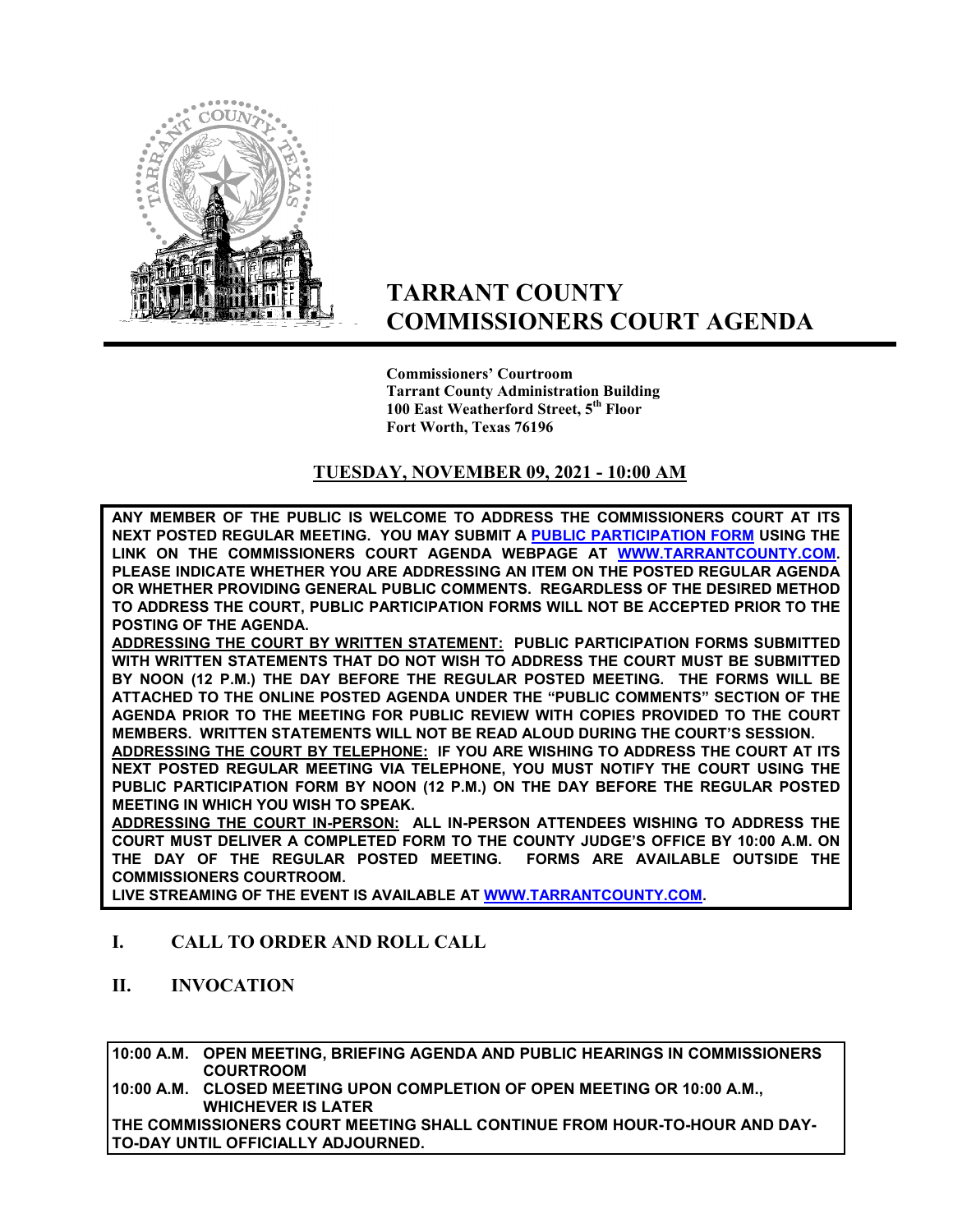Page 2

- **III. PLEDGES OF ALLEGIANCE TO THE UNITED STATES AND THE STATE OF TEXAS**
- **IV. AGENDA ANNOUNCEMENTS**
- **V. COMMISSIONERS COURT ANNOUNCEMENTS**
- **VI. APPROVAL OF THE MINUTES** 
	- **A. Minutes for Regular Meeting of November 2, 2021**

# **VII. PROCLAMATIONS, RESOLUTIONS AND PRESENTATIONS**

- **A. Resolution Veterans Awareness Week (Judge Whitley)**
- **B. Presentation of the North Texas Region Veteran Service Officer of the Year Award to Tarrant County Senior Assistant Veteran Service Officer, Juan Rios**
- **C. Congratulatory Resolution Fort Worth Opera 75th Anniversary Celebration (Commissioner Brooks)**

## **VIII. CONSENT AGENDA**

**All items with asterisks (\*\*) are a part of the Consent Agenda. Public hearing and review are held collectively unless opposition is presented, in which case the contested item will be heard separately.** 

## **IX. REPORTS AND BUSINESS**

## **A. Administrator (G.K. Maenius)**

- 1. Discussion and Possible Action Regarding Activities Associated with the Impact of the Coronavirus (COVID-19) on Tarrant County Citizens, Businesses and County Government Operations
- 2. Discussion and Possible Action Regarding the Tarrant County American Rescue Plan Act Fiscal Recovery Fund Program Budget
- 3. Approval of a Resolution Casting Votes for the Election of Tarrant Appraisal District Board of Directors
- 4. Approval of Updates to the Tarrant County Emergency Rental Assistance Program Policy
- 5. Discussion and Possible Action Concerning the Redistricting of Justices of the Peace and Constables Districts in Tarrant County
- 6. \*\* Approval of Amendment No. 3 to the Fiscal Year 2021-2022 Health Resources and Services Administration Ryan White Treatment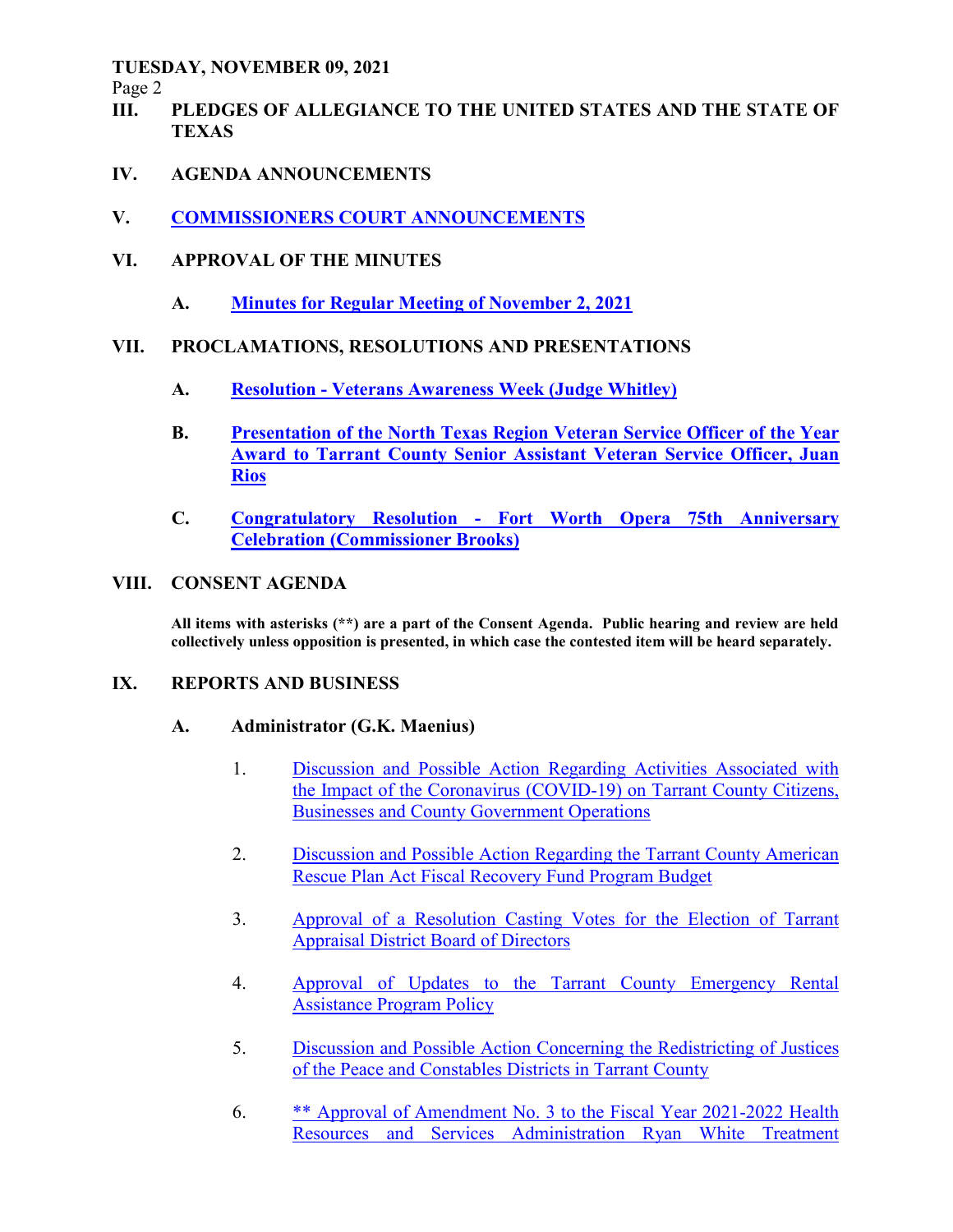Page 3

Extension Act Part A Subrecipient Contract with Tarrant County Hospital District– HIV Administrative Agency

- 7. \*\* Approval of Master Services and Purchasing Agreement between Tarrant County and Axon Enterprise, Inc. for Evidence.com Digital Storage of Video and Audio Recordings from Axon Body Cameras
- 8. \*\* Approval of an Exception to the Travel Policy Sheriff's Office
- 9. \*\* Approval of Out-of-State Travel Requests
- 10. \*\* Receive and File Briefing Agenda

# **B. Auditor (Renee Tidwell)**

- 1. Receive and File the Auditor's Report of Odyssey Financial and System **Controls**
- 2. Receive and File the Auditor's Report of the Review of Financial and System Controls, Justice of the Peace, Precinct 1
- 3. \*\* Receive and File the Auditor's Report of the Fiscal Year 2021 Chapter 59 Asset Forfeiture Report Prepared by the Criminal District Attorney's Office

## **C. Budget and Risk Management (Helen Giese)**

- 1. \*\* Approval of Fiscal Year 2021 Appropriation Adjustments
- 2. \*\* Approval of Fiscal Year 2022 Appropriation Adjustments
- 3. \*\* Approval of Claims Recommended by the Risk Management Board
- 4. \*\* Receive and File Risk Management Board Minutes October 27, 2021

## **D. Criminal District Attorney (Sharen Wilson)**

- 1. \*\* Action Concerning the Settlement of Claims Against Johnson & Johnson, Janssen Pharmaceuticals, Inc., Ortho-McNeil-Janssen Pharmaceuticals, Inc., and Janssen Pharmaceutica, Inc.
- 2. \*\* Approval to Submit the Drug Enforcement Administration/Fort Worth Multi-Agency Task Force Fiscal Year 2022 Annual Equitable Sharing Agreement and Certification Report to the United States Department of Justice and Department of Treasury
- 3. \*\* Approval to Submit the Tarrant County Criminal District Attorney Fiscal Year 2022 Annual Equitable Sharing Agreement and Certification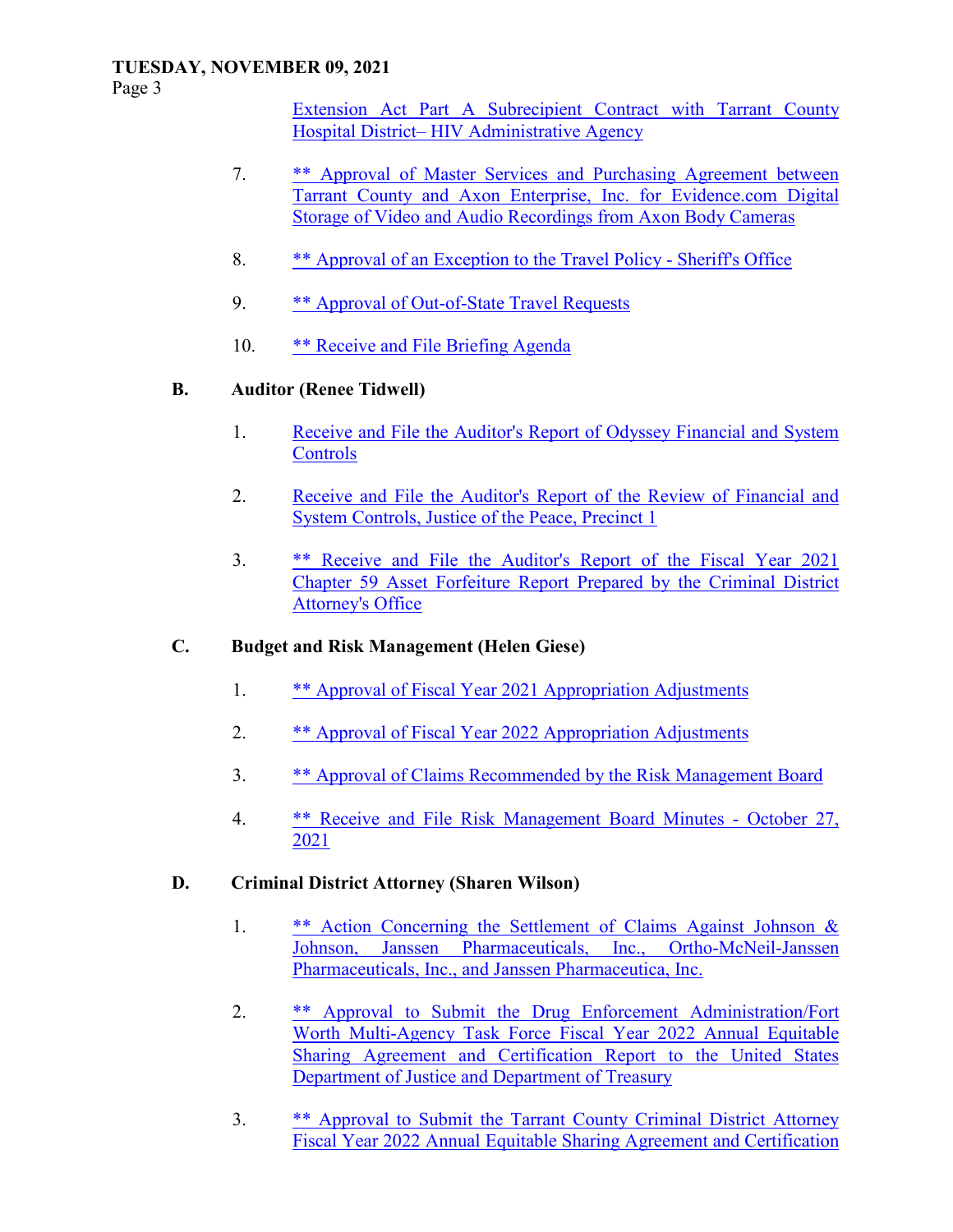Page 4

Report to the United States Department of Justice and Department of **Treasury** 

# **E. Facilities Management (Marvin Reyes)**

 1. \*\* Approval of Change Order No. 3 to the Steele and Freeman, Inc. and Post L Group, LLC Construction Management Contract Related to the Juvenile Center Project Included in the 2006 Capital Improvement Program

# **F. Human Resources (Tina Glenn)**

- 1. Receive and File the Personnel Agenda
- 2. \*\* Approval of Changes to the Table of Organization Auditor's Office
- 3. \*\* Approval of Changes to the Table of Organization Public Health

# **G. Public Health (Vinny Taneja)**

 1. \*\* Approval of a Subrecipient Contract between Tarrant County and the Hispanic Wellness Coalition Related to the Centers for Disease Control and Prevention Grant for COVID-19 Health Disparities

# **H. Purchasing (Melissa Lee)**

- 1. Bid No. 2021-122 Annual Contract for Personal Protective Equipment Supplies - Countywide - Various Vendors - Per Unit Price
	- a) Award Recommendation
- 2. Bid No. 2021-153 Annual Contract for Disposable Paper and Plastic Products - Countywide - Various Vendors - Per Unit Price and Discount for Items Not Listed
	- a) Award Recommendation
- 3. Bid No. 2022-015 Annual Contract for Printing and Mailing of Voter Registration Certificate Cards, Confirmation Notices, and Pre-Printed Stock - Elections Administration – Various Vendors - Per Unit Price
	- a) Award Recommendation
- 4. Approval of Invoice Payment Translation Services County Administrator's Office - Universe Technical Translation - \$700.56
- 5. \*\* RFO No. 2022-026 Purchase of Rapid 7 Security Tools #DIR-TSO-4288 - Information Technology - VCloud Tech, Inc. - \$110,052.76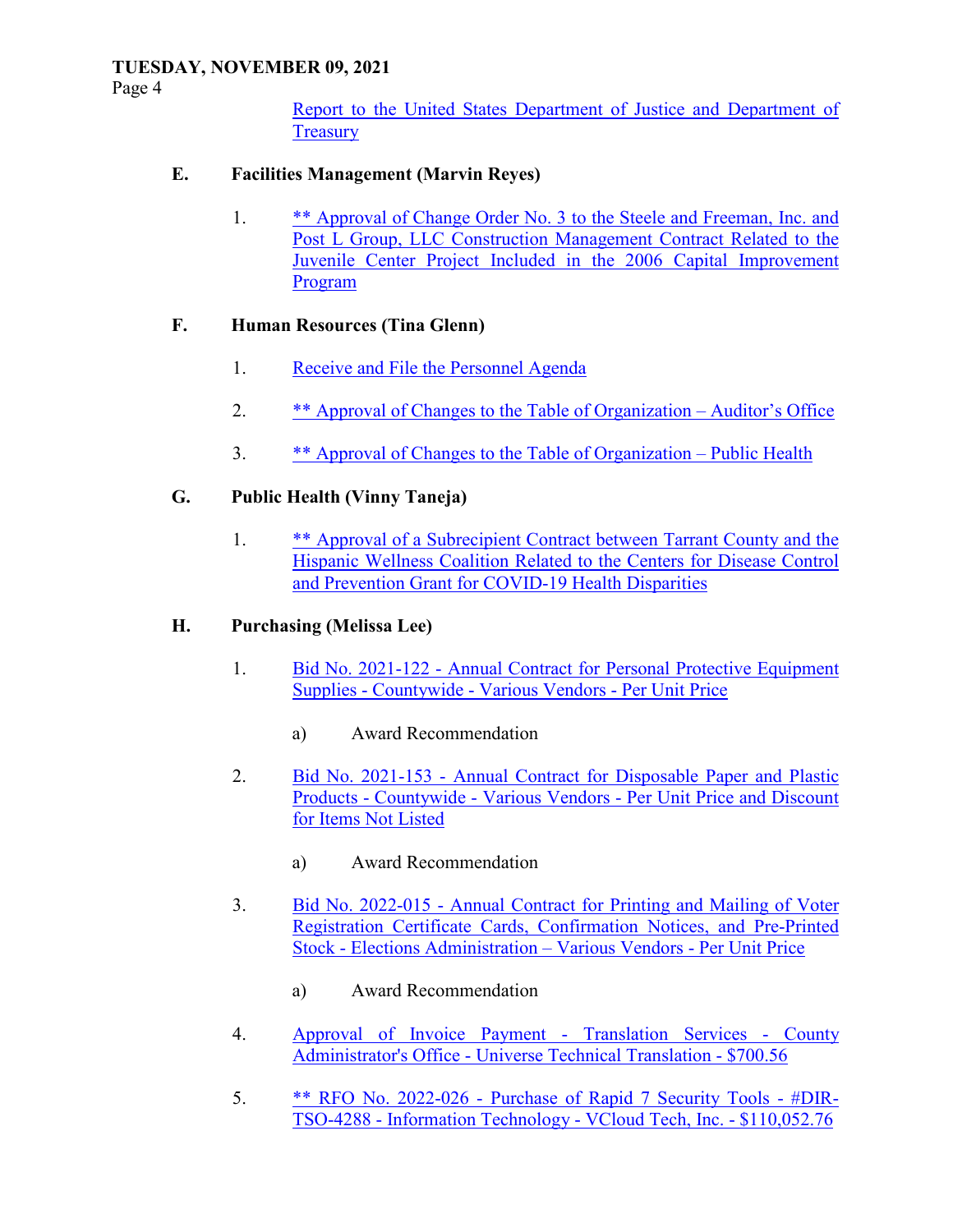Page 5

- a) Award Recommendation
- 6. \*\* RFO No. 2022-027 Purchase of Splunk Cloud Software Maintenance - #DIR-TSO-4318 - Information Technology - GTS Technology Solutions, Inc. - \$127,228.20
	- a) Award Recommendation
- 7. \*\* RFQ No. 2022-045 NCR iTran 9820 Annual Maintenance Agreement - Tax Office - Tecniflex, LLC, d/b/a Bancsource - \$22,344.00
	- a) Award Recommendation
	- b) Contract Approval
- 8. \*\* Bid No. 2020-174 -Annual Contract for Purchase of Police Package Vehicles - Countywide - Various Vendors - Exercise First and Final Option for Renewal - Same Firm Fixed Prices
	- a) Contract Renewal
- 9. \*\* RFP No. 2019-003 Defendant Notification System Criminal Courts Administration - eCourtDate, Inc. - \$50,000.00
	- a) Contract Approval
- 10. \*\* RFP No. 2021-110 Pharmacy Services for Prescription Drug Dispensing - Public Health
	- a) Contract Approval
- 11. \*\* LexisNexis LexisNexis Digital Library and Multi-Year Print Subscription - Law Library - \$249,761.00
	- a) Sole Source Designation
	- b) Contract Approval
- 12. \*\* Thomson Reuters Westlaw Patron Access Law Library \$241,090.20
	- a) Sole Source Designation
	- b) Contract Renewal
- 13. \*\* Clearwater Packaging, Inc., d/b/a CPI/Guardian Guardian Property and Evidence Packaging System - Sheriff's Office
	- a) Sole Source Renewal
- 14. \*\* Annual Contracts Eligible for Renewal Within Ninety Days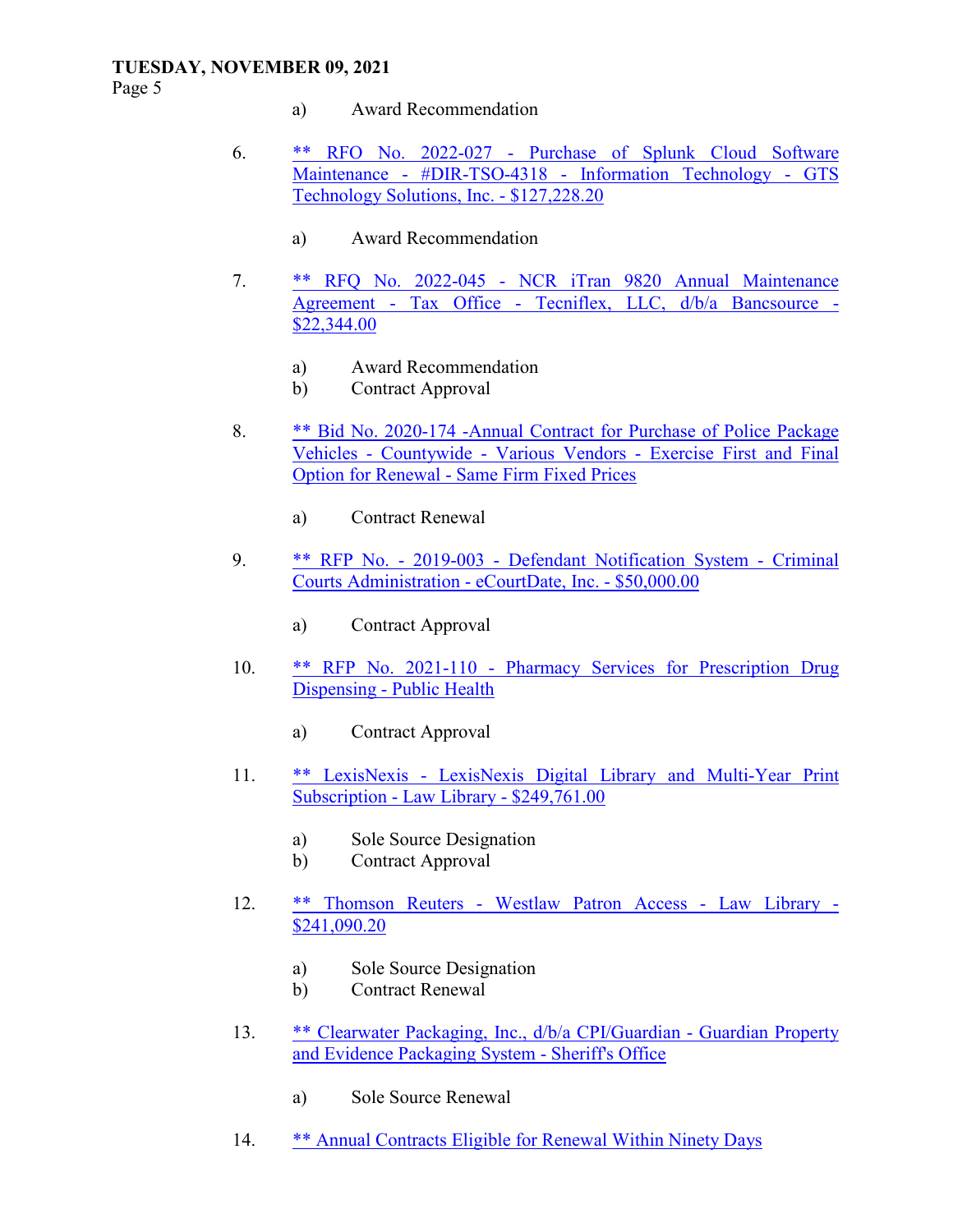Page 6

15. \*\* Permission to Take Bids/RFPs

## **I. Tax Assessor-Collector (Wendy Burgess)**

- 1. \*\* Approval of Property Tax Refunds
- 2. \*\* Receive and File Tax Office Deputizations

#### **J. County Judge and Commissioners**

- 1. Interlocal Agreement, Precinct 4 (Commissioner Johnson)
	- a) Approval of Interlocal Agreement with Tarrant Regional Water District for the Expansion of the Current Parking Lot and the Construction of a New Parking Lot at Eagle Mountain Park
	- b) Approval to Begin Interlocal Agreement with Tarrant Regional Water District for the Expansion of the Current Parking Lot and the Construction of a New Parking Lot at Eagle Mountain Park

#### **K. Appointments to Various Boards**

- 1. Action Concerning Appointments to Tax Increment Finance District **Boards**
- 2. Action Concerning Appointments to Various Boards, Commissions and **Committees**

## **X. APPROVAL OF BONDS AND CERTIFICATES OF SELF-INSURANCE**

**Setting of the official bond or self-insurance amounts and/or approval of bond or certificate of selfinsurance for person elected or appointed in the past 60 days.** 

#### **XI. VARIOUS CLAIMS AND ADDENDUM**

 **A. Approval of Claims and Addendum**

## **XII. BRIEFING**

## **A. Current and Emerging Health Issues**

The Public Health Department will update the Commissioners Court on current and emerging health issues in Tarrant County including COVID-19, West Nile Virus and Influenza. This will be a standing item on the Commissioners Court Agenda as long as necessary.

## **B. Prevention of Harassment and Discrimination Training**

The Commissioners Court will discuss issues concerning the need for mandatory